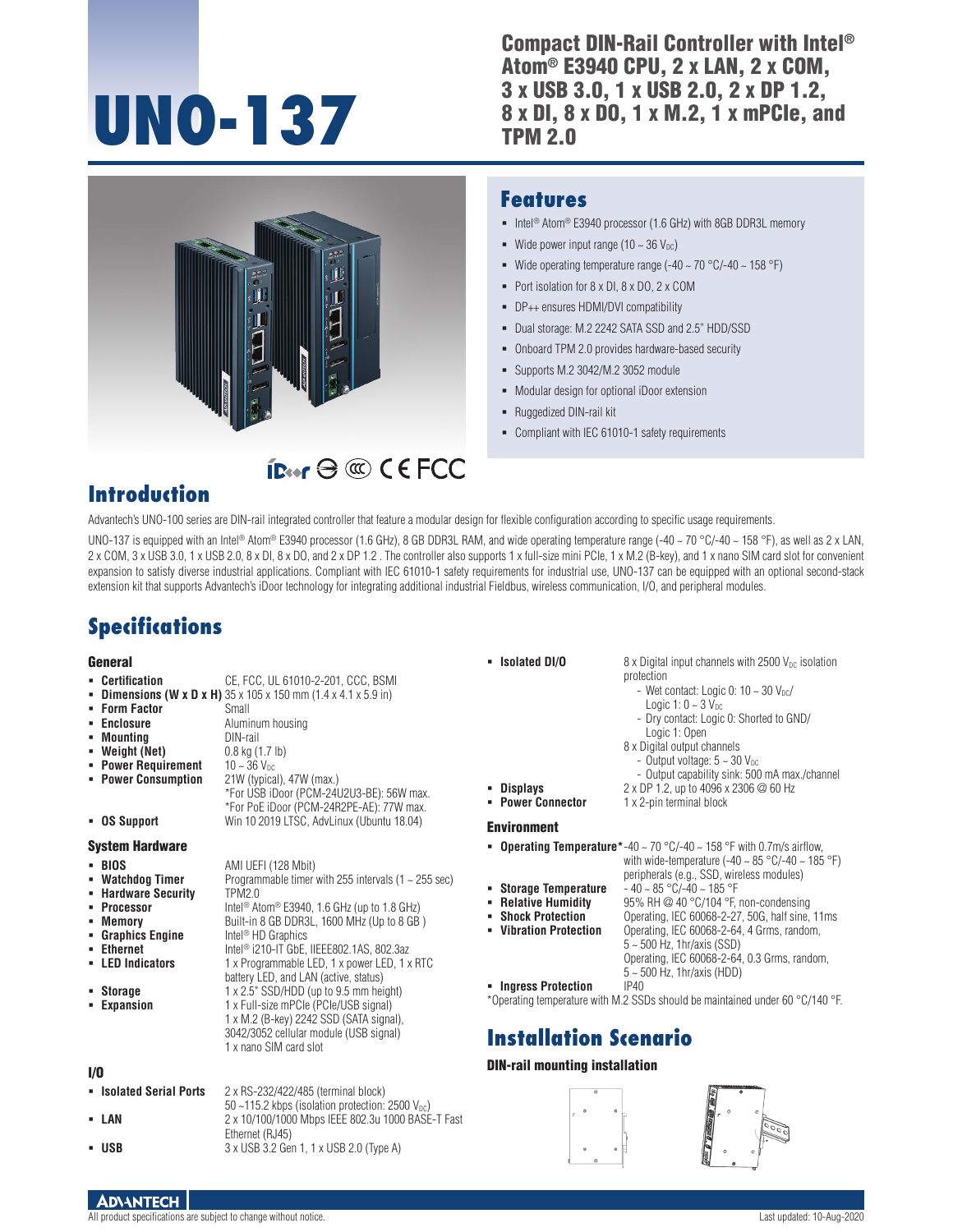## UNO-137



## **Front I/O**



# **Top I/O**



# **Ordering Information**

 **UNO-137-E13BA** Compact DIN-rail controller with Intel® E3940 CPU (1.6 GHz), 8 GB DDR3L, 2 x LAN, 2 x COM, 4 x USB, 8 x DI/O

## **Extension Kit**

#### **UNO-137-ID1EA** UNO-137 second-stack extension kit with 1 x iDoor slot (refer to the extension kit datasheet for more detail)

# **Embedded OS**

**(TBD)**

# **Optional Accessories**

- **UNO-137-VEGA330** Accessory kit for VEGA-330
- DIN-Rail Power Supply
- **UNO-IPS2460-AE** 60W Compact DIN-rail power supply
- 
- **96PSD-A120W24-MN** A/D 100 ~ 240V, 120W, 24V NDR DIN rail **PSD-A120W24** DIN rail A/D 100 ~ 240V, 120W, 24V (reco **PSD-A120W24** DIN rail A/D 100 ~ 240V, 120W, 24V (recommended for

#### use with PoE iDoor module) Adapter & Power Cable

| XARK-ADP-90MDH | Adaptor A/D $100 \sim$ |
|----------------|------------------------|
|                | end, 2 pin             |

- 
- 
- 
- 
- 
- 
- 
- 
- 
- 240V, 90W, 19V, W/PFC C6 cord
- **1700001524** Power Cord UL 3P 10A 125V 183cm for US
- **170203183C** Power Cord EU 3P 2.5A 250V 183cm for EU
- **170203180A** Power Cord BSI 3P 2.5A 250V 183cm for UK
	- **1700019146** Power Cord CCC 3P 2.5A 250V 183cm for CN<br> **1700018553** Power Cord SAA 3P 2.5A 250V 183cm for AU
- **1700018553** Power Cord SAA 3P 2.5A 250V 183cm for AU POWER Cord SAA 3P 2.5A 250V 183cm for AU **power 96PSA-A120W19T2-3** Adaptor A/D 100-240V 120W 19V C14 cord end 62368
- (recommended for use with PoE iDoor module) **1702002600** Power cable US plug, 1.8 M (industrial grade)
- **1702002605** Power cable EU plug, 1.8 M (industrial grade)
- **1702031801** Power cable UK plug, 1.8 M (industrial grade)<br>**1700000596** Power cable China/Australia plug, 1.8 M (indu
	- Power cable China/Australia plug, 1.8 M (industrial grade)